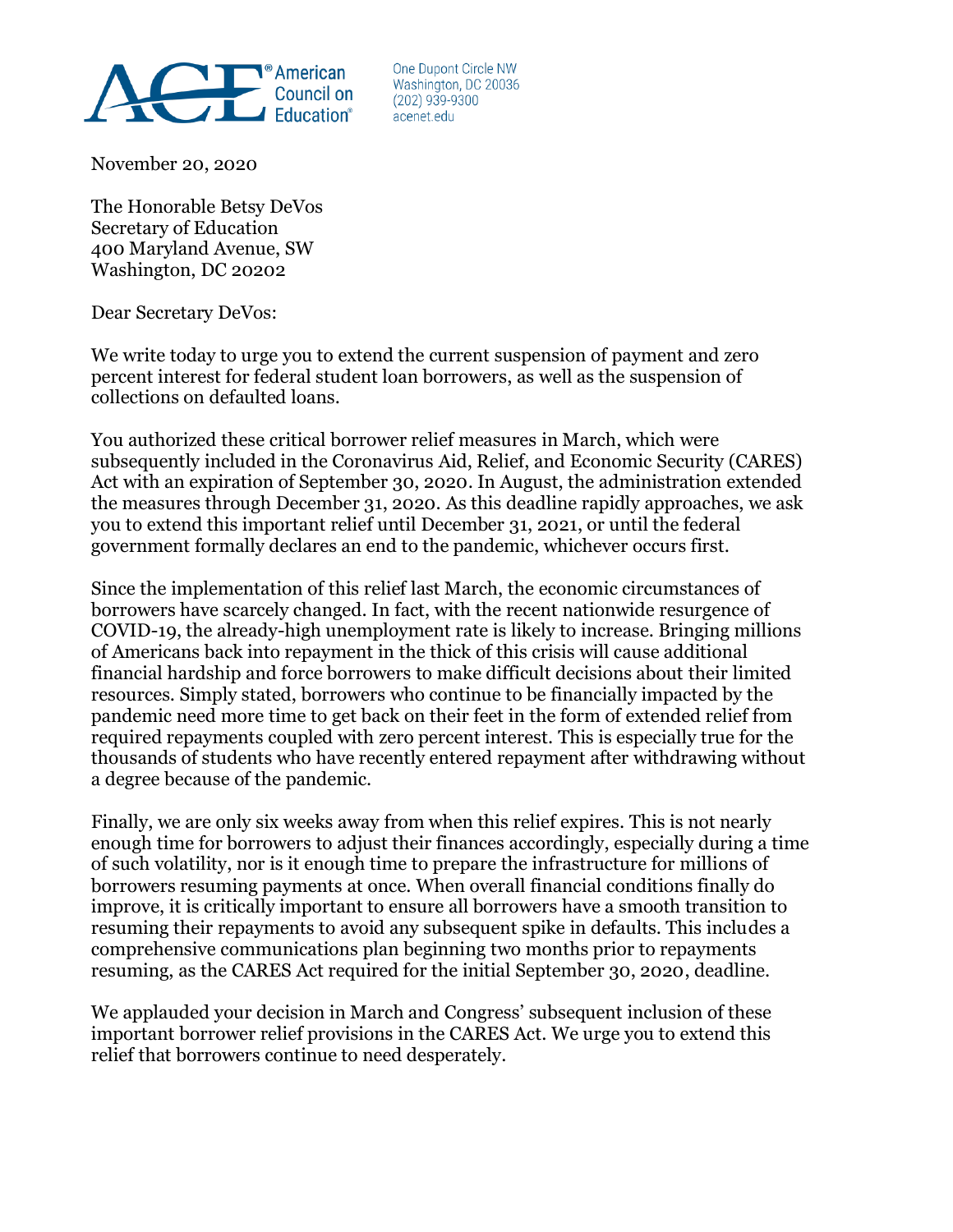Page 2—Letter to Secretary DeVos

Sincerely,

Ted Mitchell President

On behalf of:

Achieving the Dream ACPA - College Student Educators International American Association of Colleges for Teacher Education American Association of Colleges of Nursing American Association of Collegiate Registrars and Admissions Officers American Association of Community Colleges American Association of State Colleges and Universities American Association of University Professors American Council on Education American Dental Education Association American Indian Higher Education Consortium APPA - Leadership in Educational Facilities Association of American Colleges & Universities Association of American Medical Colleges Association of American Universities Association of Catholic Colleges and Universities Association of Community College Trustees Association of Governing Boards of Universities and Colleges Association of Jesuit Colleges and Universities Association of Public and Land-grant Universities Coalition of Urban and Metropolitan Universities College and University Professional Association for Human Resources Common App Consortium of Universities of the Washington Metropolitan Area Council for Advancement and Support of Education Council for Christian Colleges & Universities Council for Higher Education Accreditation Council for Opportunity in Education Council of Graduate Schools Council of Independent Colleges Council on Social Work Education **EDUCAUSE** Higher Education Consultants Association Higher Education Loan Coalition Hispanic Association of Colleges and Universities